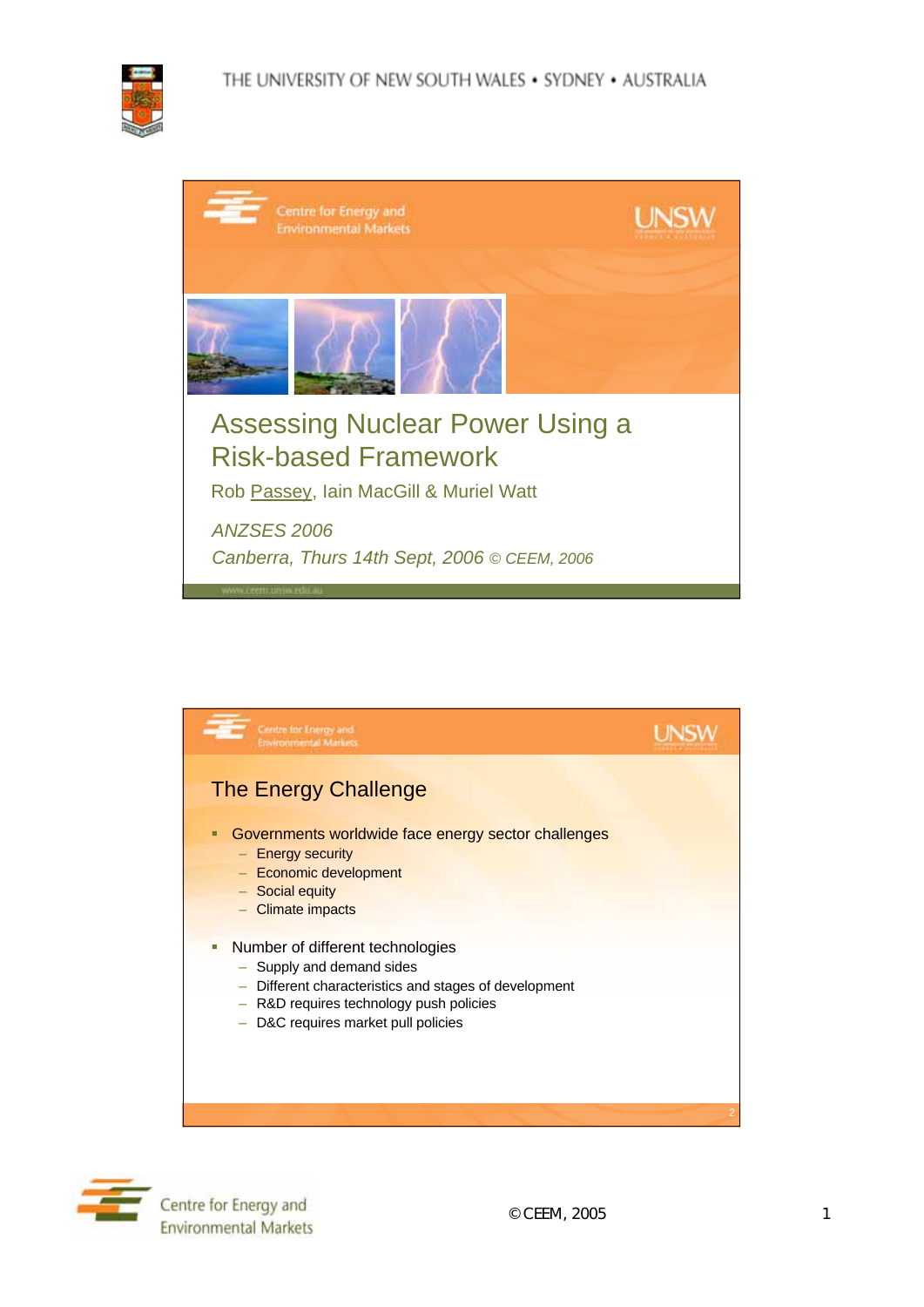## THE UNIVERSITY OF NEW SOUTH WALES . SYDNEY . AUSTRALIA



| Centre for Energy and<br>civironmental Markets                                                                                                                                                                                                                                                                                                                                       |  |
|--------------------------------------------------------------------------------------------------------------------------------------------------------------------------------------------------------------------------------------------------------------------------------------------------------------------------------------------------------------------------------------|--|
| <b>A Policy Framework</b><br><b>Required for</b><br>- Assessment of various technology options<br>Development of policies that will allocate limited resources to drive<br>• Deployment of existing and acceptable technologies<br>• Development of those that may be in the future<br>Minimise short/long-term abatement costs<br>Minimise social, environmental & economic impacts |  |
| Balance supporting a broad portfolio of options vs picking winners                                                                                                                                                                                                                                                                                                                   |  |
| <b>Current Australian policy</b><br>ш<br>- Focus on R&D of promising yet unproven technologies<br>Apparent attempts to pick winners (CCS, nuclear)<br>Comparatively little emphasis on market pull deployment of existing<br>technologies                                                                                                                                            |  |
|                                                                                                                                                                                                                                                                                                                                                                                      |  |



Centre for Energy and **Environmental Markets**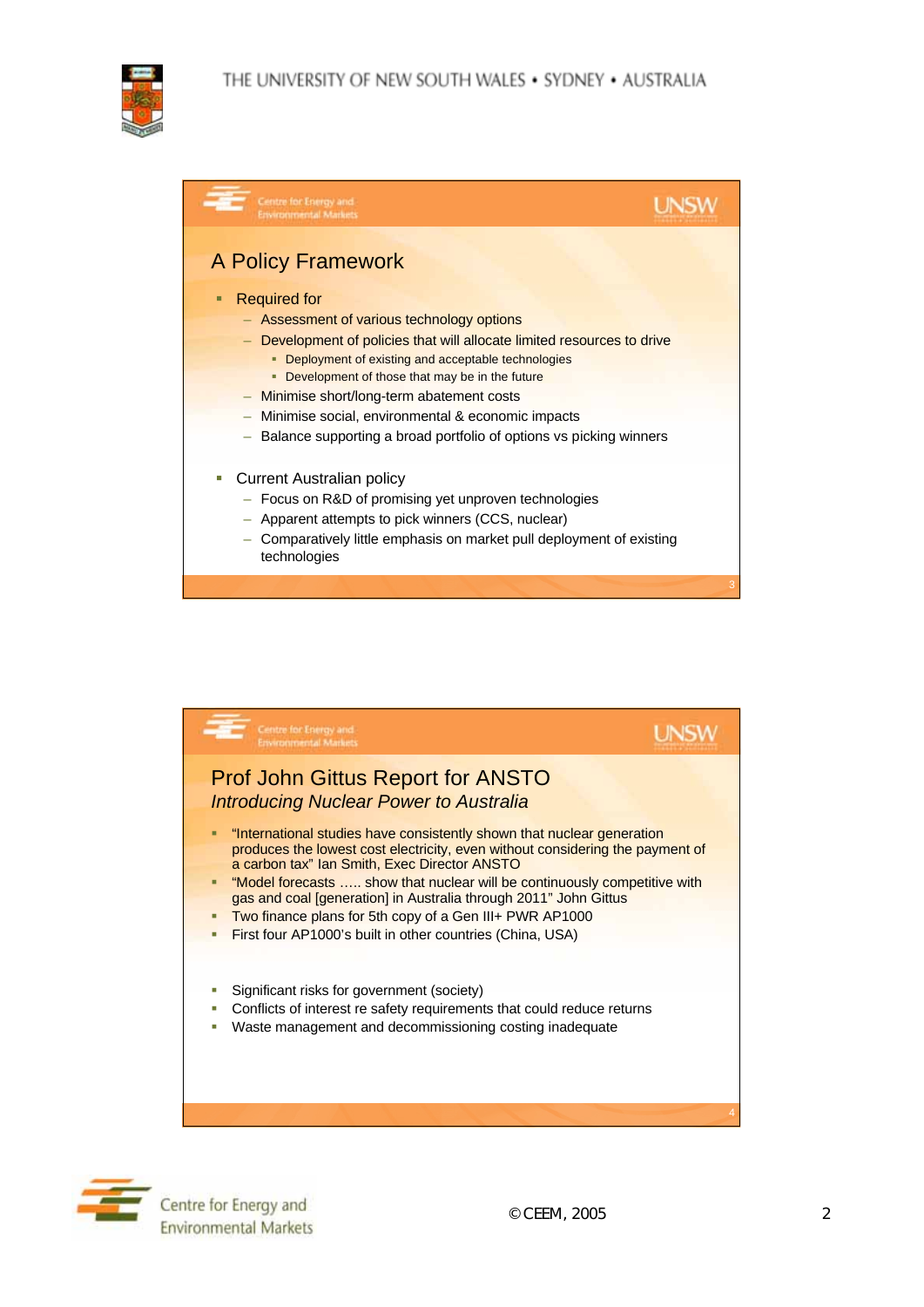



|   | Centre for Energy and<br><b>Invironmental Markets</b>                                                                                                                                                                                 |   |
|---|---------------------------------------------------------------------------------------------------------------------------------------------------------------------------------------------------------------------------------------|---|
|   | First finance plan                                                                                                                                                                                                                    |   |
|   |                                                                                                                                                                                                                                       |   |
| □ | \$38/MWh                                                                                                                                                                                                                              |   |
| п | Government takes 56% of construction risks through upfront loan for FOAK<br>costs                                                                                                                                                     |   |
| ■ | Government takes operational risks of \$40.1 m per year                                                                                                                                                                               |   |
| π | Loan + interest plus insurance premium would be repaid once plant<br>operating                                                                                                                                                        |   |
|   | <b>Issues</b>                                                                                                                                                                                                                         |   |
|   | - Repayment from operating profits reduces incentive to reduce energy demand<br>- Construction risks include "delay licensing the Plant or refuse Consents and<br>require costly design changes" - conflict of interest re safety etc |   |
|   | - AP1000 not yet built, FOAK costs may require extra finance, loan not repaid?                                                                                                                                                        |   |
|   | - Operational risks include government increasing safety requirements and<br>premature closure of plant - conflict of interest re safety etc                                                                                          |   |
| ш | Historically construction costs in USA and Europe higher than predicted, in<br>part due to regulatory delays and redesign requirements                                                                                                |   |
|   |                                                                                                                                                                                                                                       | 5 |
|   |                                                                                                                                                                                                                                       |   |



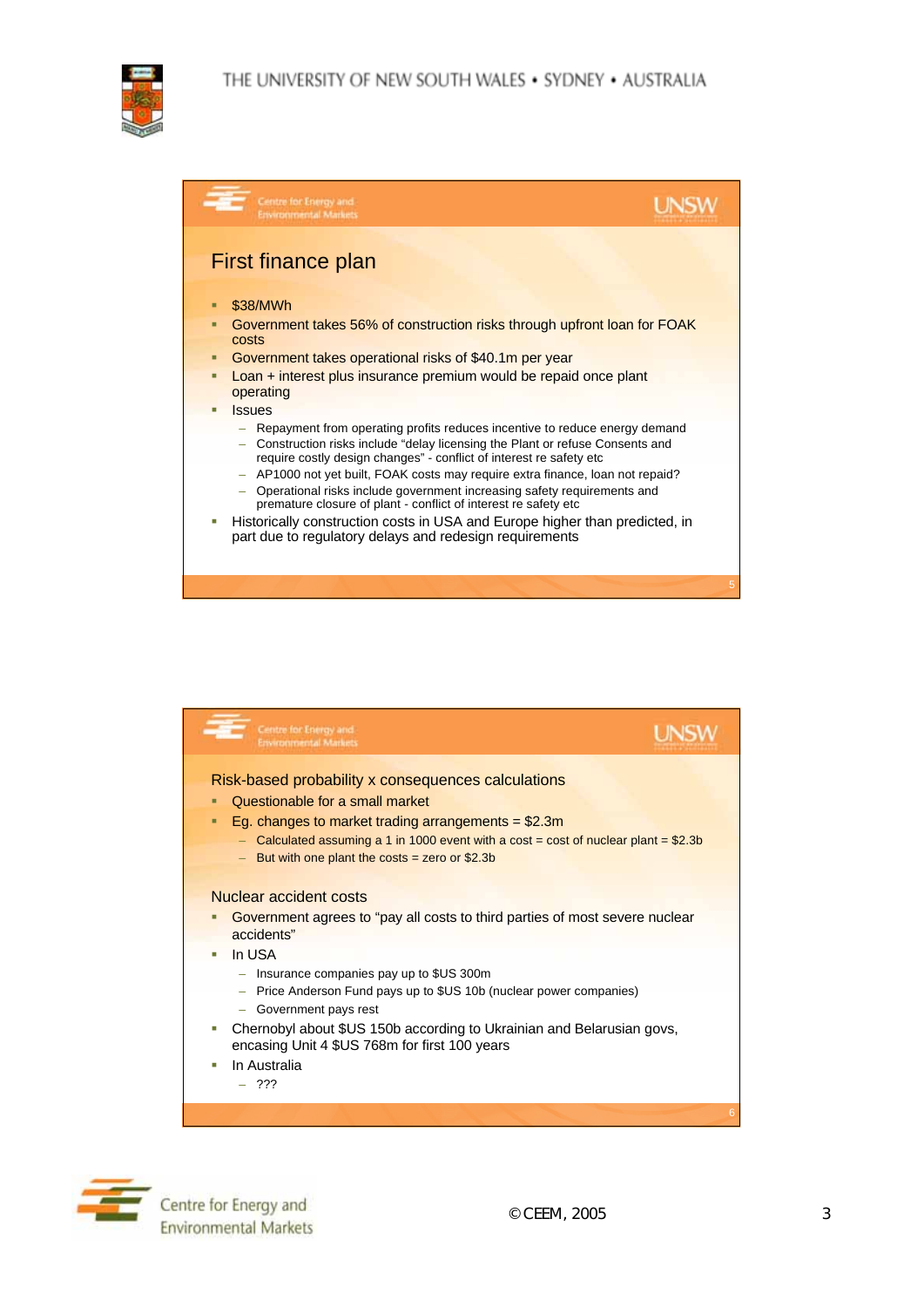





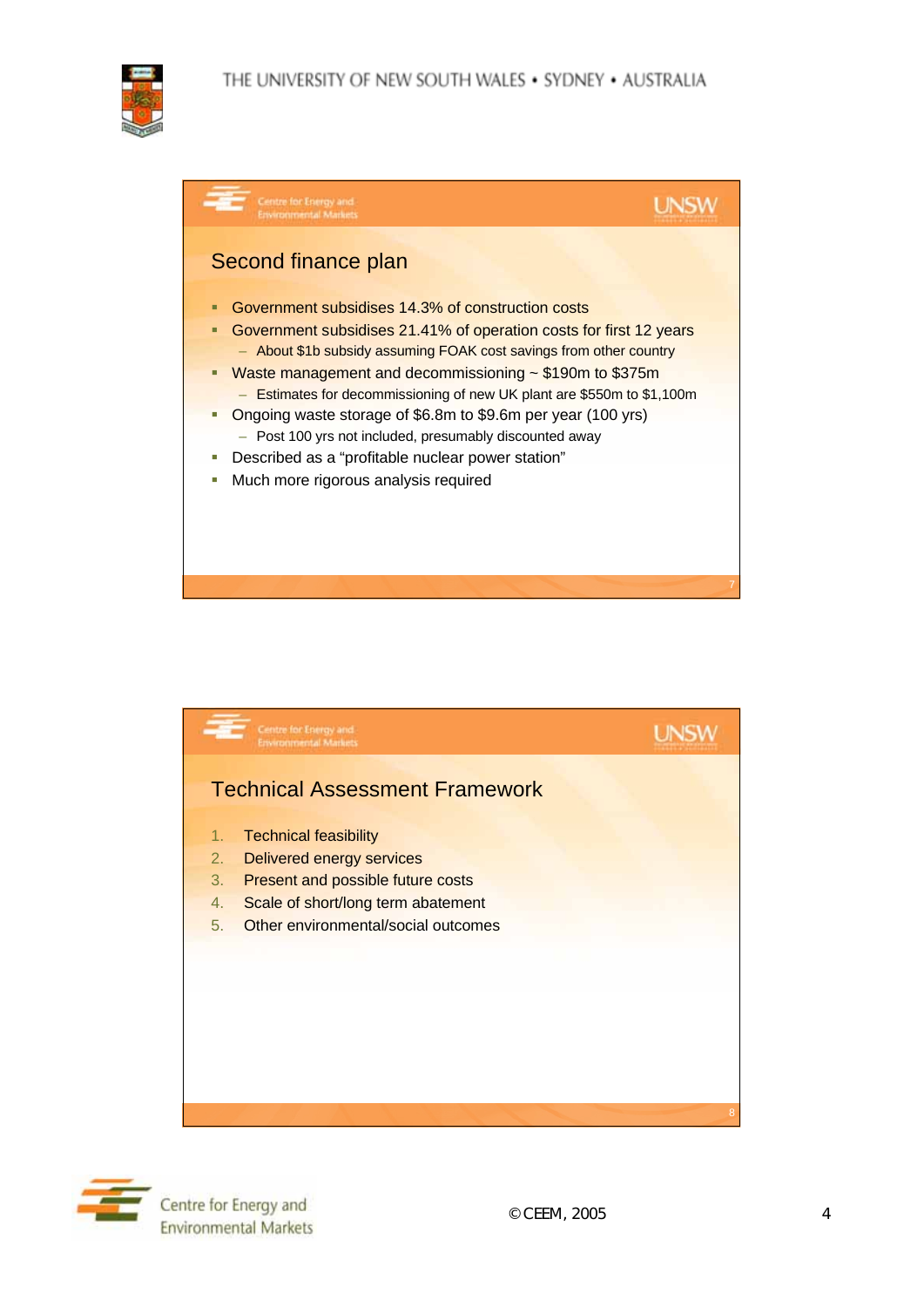





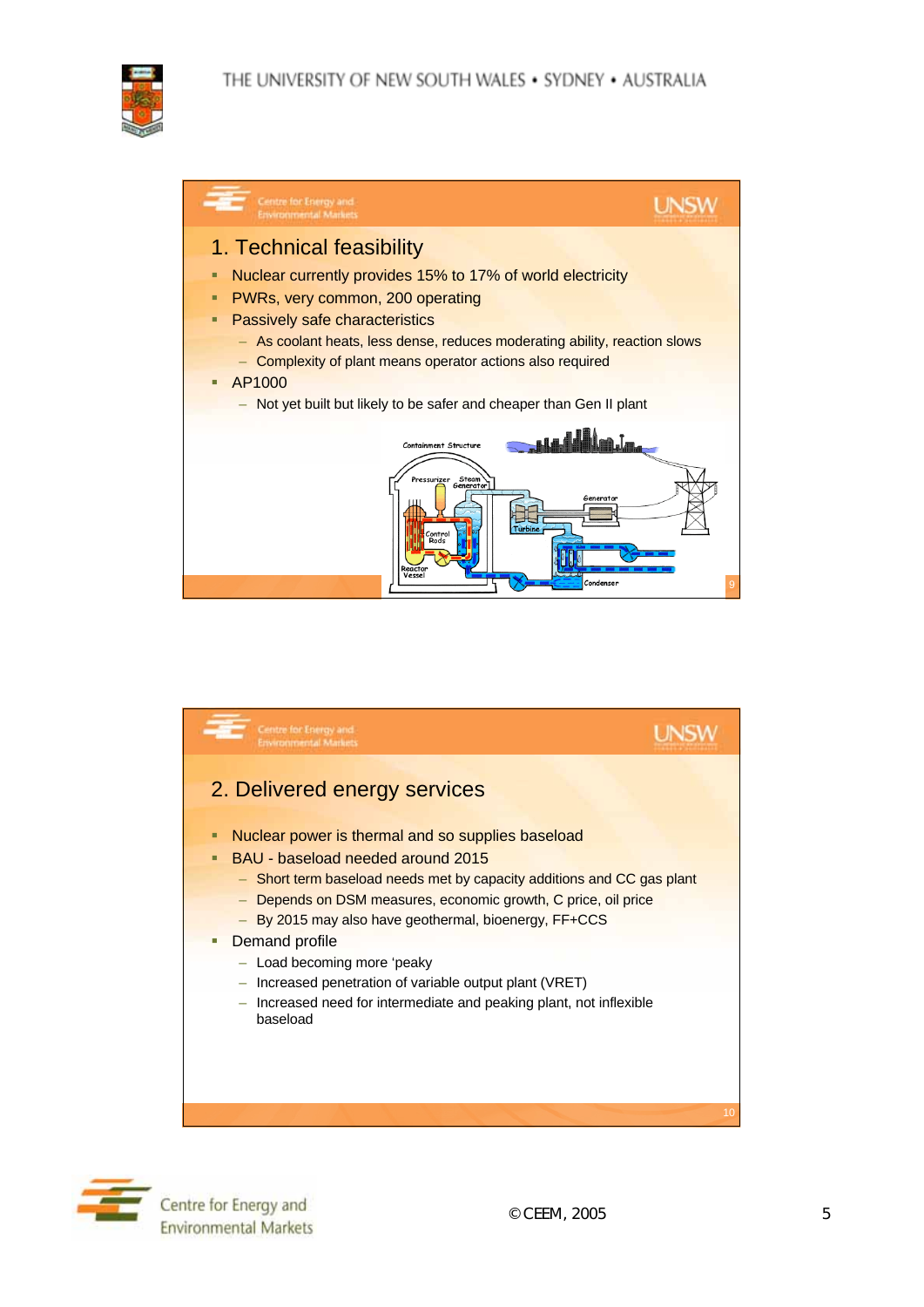





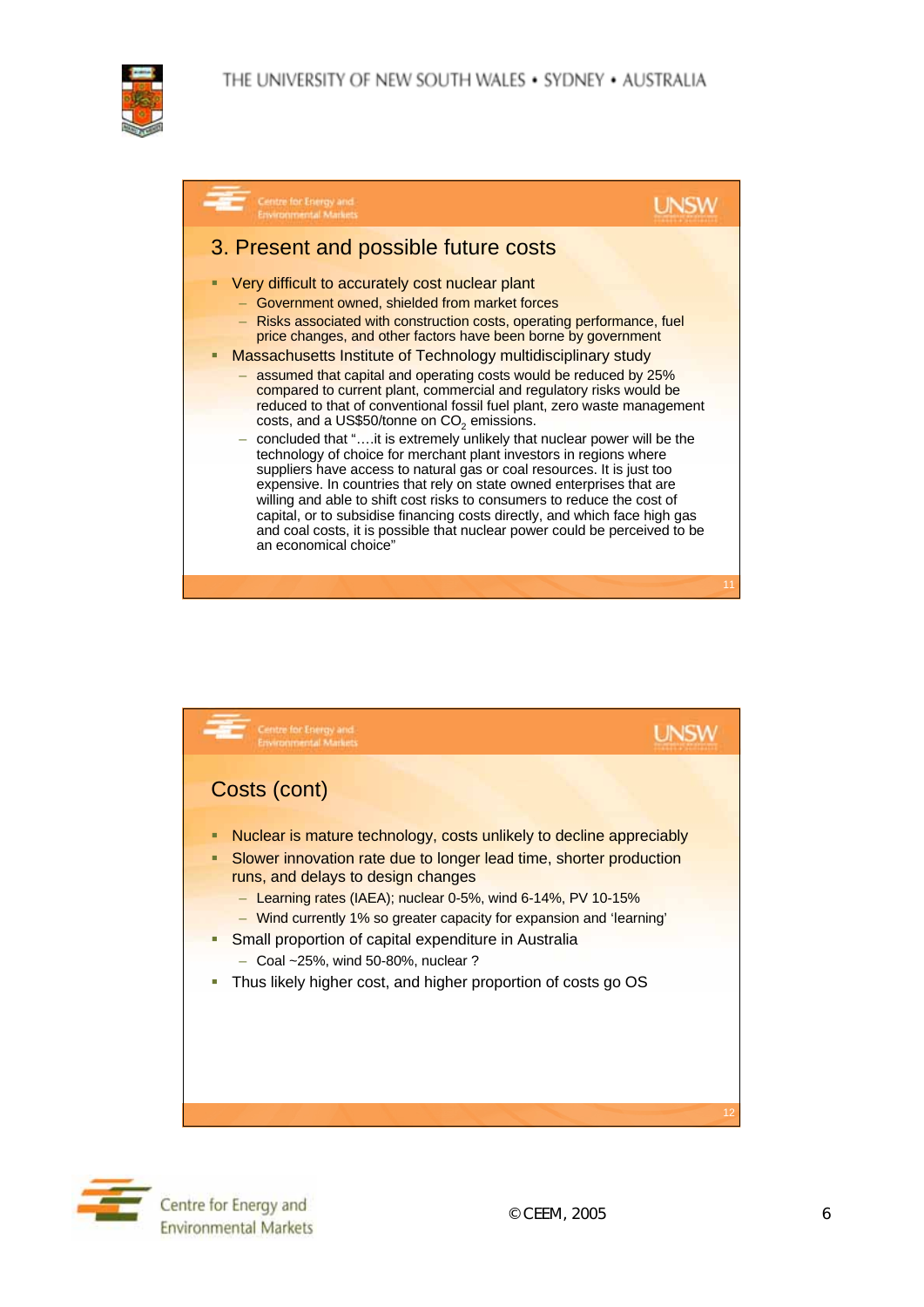





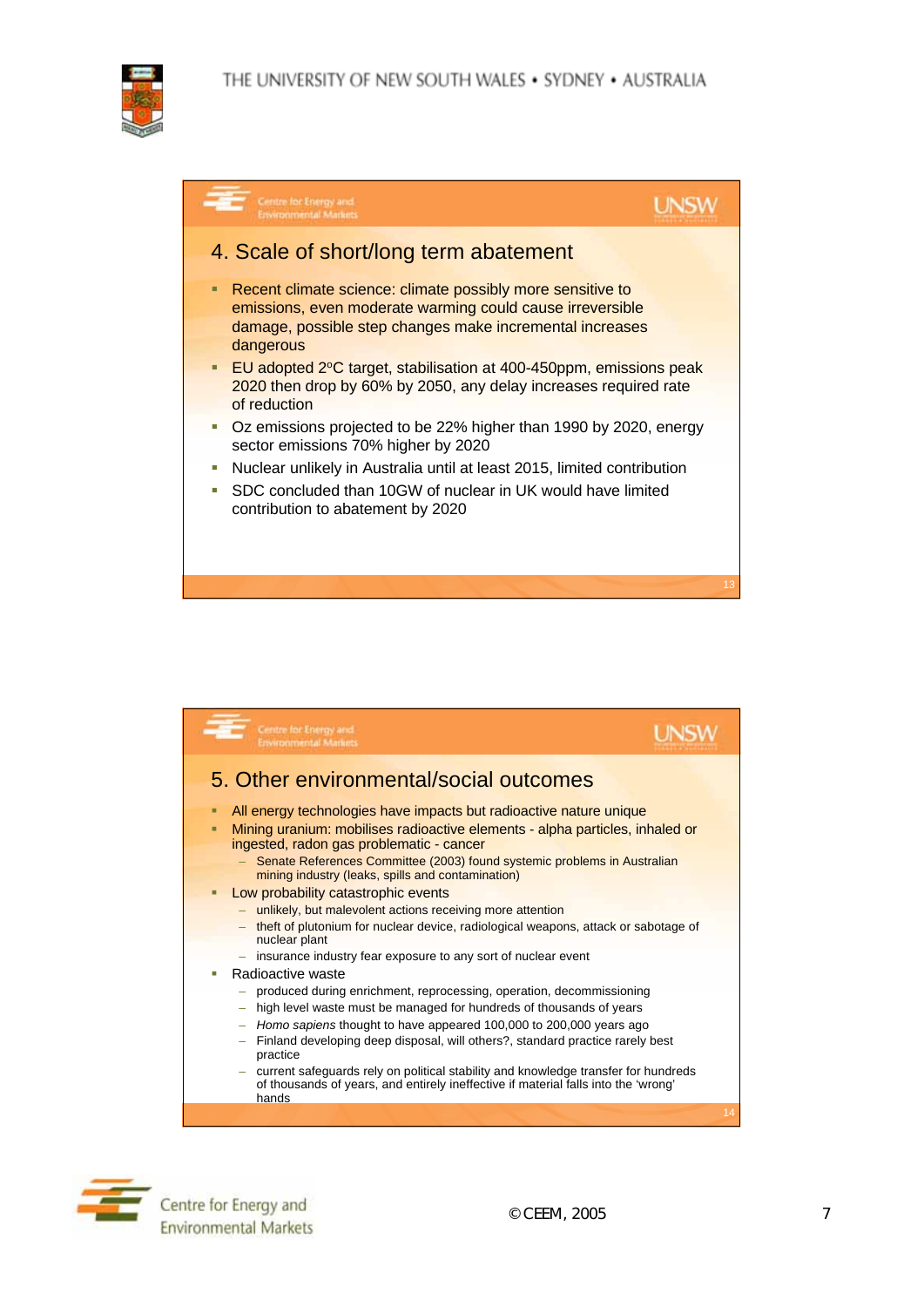